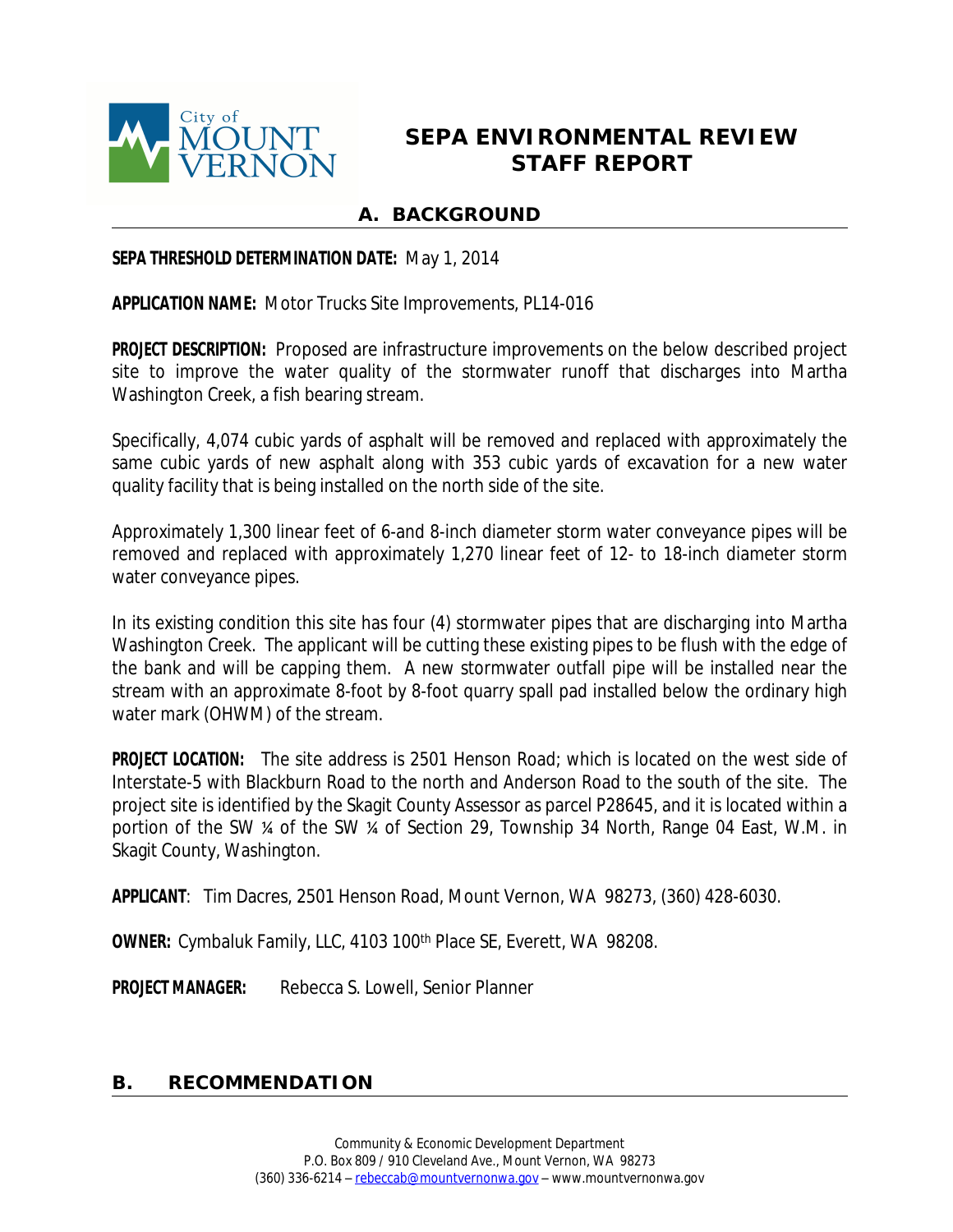Based on analysis of probable impacts from the proposal, the Responsible Official has made the following Environmental Determination:

| <b>DETERMINATION OF</b><br><b>NON-SIGNIFICANCE</b> |  | <b>DETERMINATION OF</b><br><b>NON - SIGNIFICANCE - MITIGATED</b>                 |
|----------------------------------------------------|--|----------------------------------------------------------------------------------|
| Issue DNS with a 10 day Appeal<br>Period.          |  | Issue DNS-M with a 10 day Appeal<br>Period.                                      |
|                                                    |  | Issue DNS-M with 15 day Comment<br>Period followed by a 10 day Appeal<br>Period. |

# **C. MITIGATION MEASURE**

None required, compliance with Federal, State and local laws will property mitigate this project.

#### **ADVISORY NOTES TO APPLICANT**

The following notes are supplemental information provided in conjunction with the environmental determination. Because these notes are provided as information only, they are not subject to the appeal process for environmental determinations.

# **D. ENVIRONMENTAL IMPACTS**

In compliance with RCW 43.21C. 240, project environmental review addresses only those project impacts that are not adequately addressed under existing development standards and environmental regulations.

#### **1. EARTH**

Impacts: 4,074 cubic yards of asphalt will be removed and replaced with approximately the same cubic yards of new asphalt along with 353 cubic yards of excavation for a new water quality facility that is being installed on the north side of the site.

Mitigation Measures: Listed within the applicant's environmental checklist as well as required compliance with the City's existing standards and regulations for erosion control. Construction best management practices will be utilized to minimize erosion and sedimentation. Staff has deemed these standards sufficient to control sedimentation and erosion.

The contractor will be required to employ Best Management Practices as prescribed in the Department of Ecology's *Storm Water Management Manual for Western Washington.* These standards will be in place prior to construction activity and maintained throughout the project.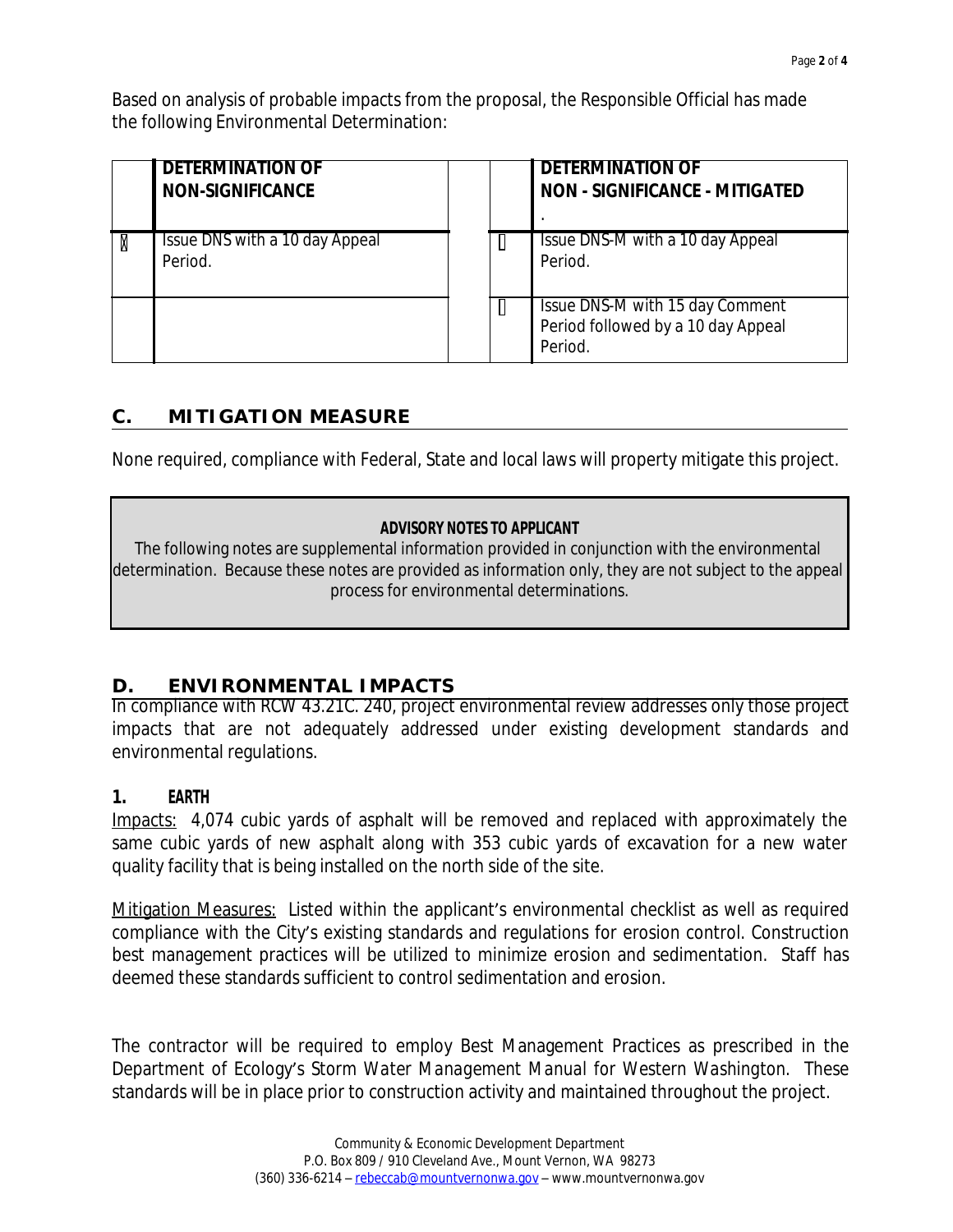Nexus: MVMC Titles 12, 13 and 15; and in addition, the DOE *Storm Water Management Manual for Western Washington*

# **2. WATER**

Impacts: A new stormwater outfall pipe will be installed near Martha Washington Creek (a fish bearing waterway) with an approximate 8-foot by 8-foot quarry spall pad installed below the ordinary high water mark (OHWM) of the stream.

Stormwater from the site will be conveyed to a stormwater facility to be constructed on the south side of the site before it is discharged via the new outfall pipe into Martha Washington Creek.

Mitigation Measures: Listed within the applicant's environmental checklist and shown on their construction plans, as well as compliance with City, State and Federal regulations. Runoff during construction will be handled in conformance with the City's regulations and standards. A NPDES permit from the State of Washington Department of Ecology for construction activities will be required as part of this project. A HPA from the WA Department of Fish and Wildlife; and a permit from the U.S. Corps of Engineers will also be required for this project.

Nexus: MVMC Titles 12, 13 and 15; DOE *Storm Water Management Manual for Western Washington.*

### **3. TRAFFIC**

Impacts: There will be no new net PM peak hour traffic trips from the site following the described construction activities; however, there will be construction related traffic that will occur as this site is developed.

Mitigation Measures: Listed in Section C, the applicant's environmental checklist, as well as compliance with State and Federal regulations

Nexus: MVMC Titles 12, 13 and 15; and MVMC Chapter 14.10 *Concurrency Management*, Chapter 3.40 *Impact Fees.*